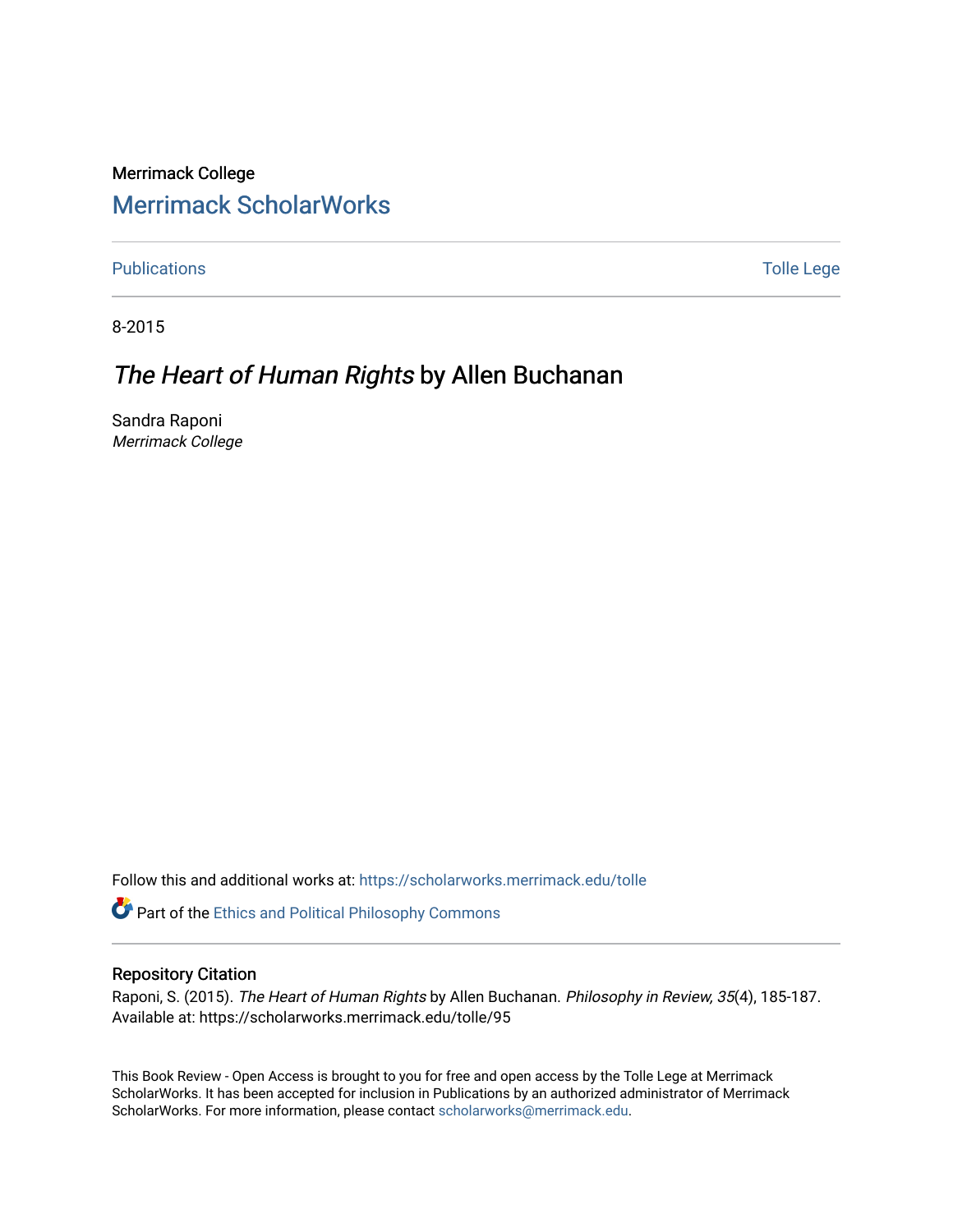**Allen Buchanan**. *The Heart of Human Rights*. Oxford University Press 2013. 336 pp. \$45.00 USD (Hardcover ISBN 9780199325382).

In *The Heart of Human Rights*, Allen Buchanan provides a moral assessment of the international legal human rights system, which includes both legal norms and the institutions that create, interpret, and implement these norms. As suggested by the title, Buchanan considers this system to be the heart of the modern human rights enterprise. He argues that other philosophers have mostly focused on accounts of moral human rights and have not given sufficient consideration to the practice of human rights in our international human rights legal system. His book tries to fill this gap, and as such, it makes an indispensable contribution to human rights theory.

In the first part of the book, Buchanan criticizes other philosophers for mistakenly assuming that international legal human rights should be based on preexisting moral human rights in order to be morally justified. He calls this the 'Mirroring View'. He argues that this view is mistaken because not all the rights in international human rights law can be justified in terms of moral human rights (he considers this to be the case for the right to democracy and the right to health), and conversely, not all the moral human rights we have are protected in international law. Even in the case of legal human rights that seem closely connected to moral human rights, he argues that the justification of a legal human right requires more than merely showing that there is a corresponding moral right because legal rights have more extensive duties and impose greater costs than moral rights. He argues that the justification of these costly, extensive duties will include such things as an appeal to public goods and the interests of large numbers of people, as well as other wider moral considerations, such as the purposes of international human rights law. Against the Mirroring View, Buchanan presents a pluralist justification of international legal human rights.

Although Buchanan adds a much needed account to human rights theory by focusing on the system of international legal human rights, at times he seems to go too far in criticizing theories that focus on moral human rights. It is clearly a mistake to assume that *all* international legal human rights must be justified by a particular theory of moral human rights, and that *all* moral human rights must be protected as international legal human rights. However, it is hard to believe that other human rights theorists would make these strong claims.

He is correct that in justifying the inclusion of a new legal right, more is needed than simply appealing to a moral right since one has to consider the consequences of protecting a right through the international legal human rights system. However, he seems to go too far when he concludes that 'once we understand that legal rights can serve several distinct kinds of moral purposes, and that the realization of moral rights is only one of these, we should acknowledge that a sound justification for international legal human rights need not refer to moral rights at all' (312). It seems strange to have a system of international human rights that does not refer to moral human rights at all. This also seems at odds with the language of human rights treaties and bodies, and the intentions behind the development of these treaties.

In fact, the costs and duties that are imposed on states by our current system of international legal human rights are much less than Buchanan suggests in his argument. While the duties articulated in human rights documents and by international human rights bodies sound extensive on paper, they are far weaker in practice. The bodies that are created to evaluate a state's compliance with these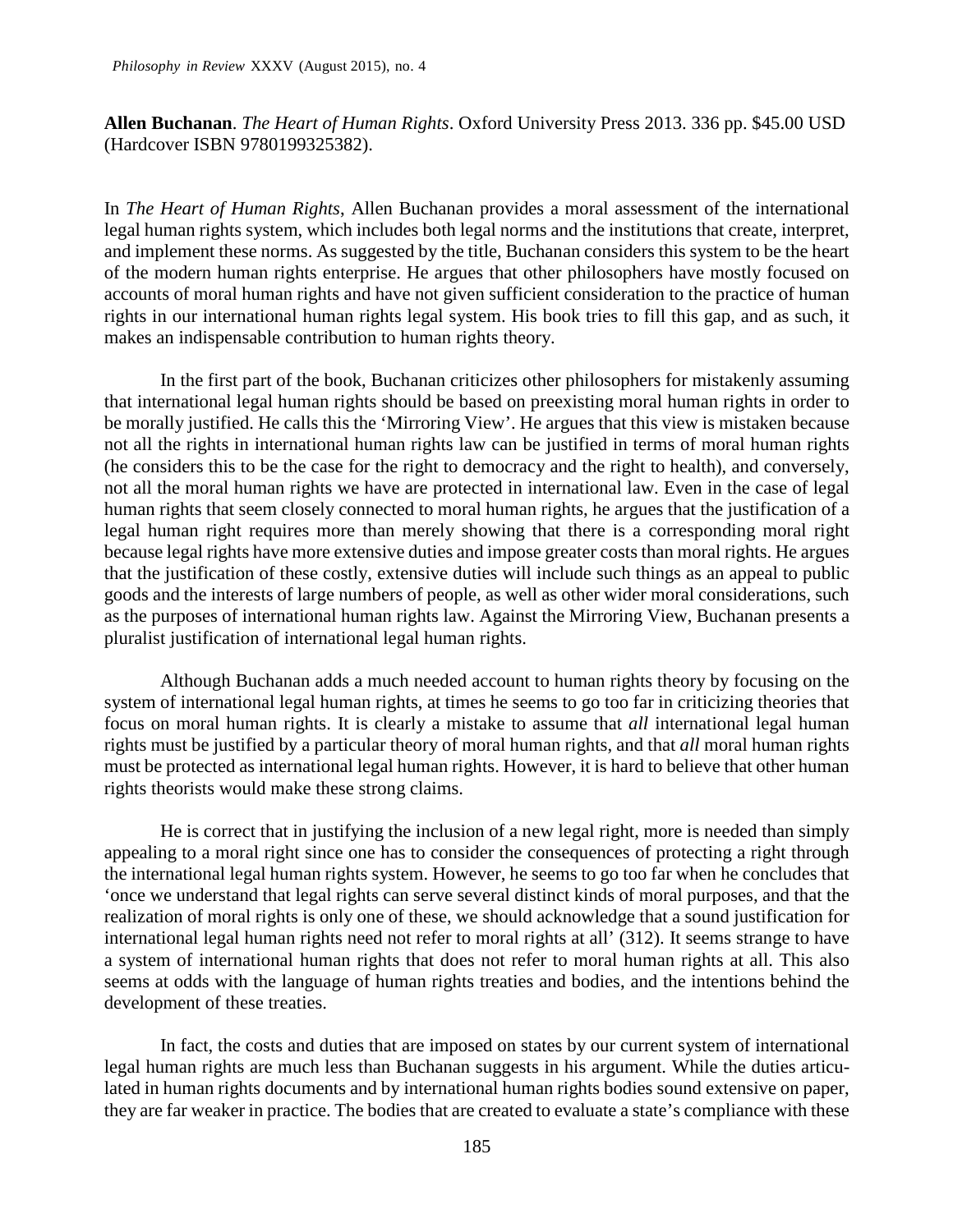treaties can determine that a state has violated a duty and can recommend action, but unfortunately, this is too often easily ignored by states. The effectiveness of these legal norms and bodies seems to rest to a great extent on the moral force of human rights. Citizens and the international community often appeal to moral human rights to exert political pressure on states to comply with international legal human rights. In this respect, accounts of moral human rights play an influential role in the practice of international human rights law.

Buchanan's criticism of moral human rights theories is not needed to appreciate his important contribution. I will highlight a few important aspects of his account. Buchanan's pluralistic justificatory account is based on what he takes to be the chief functions of the international legal human rights system. He argues that the basic idea of this system is to 'provide universal standards for regulating the behavior of states toward those under their jurisdiction, for the sake of those individuals themselves, conceived as social beings' (27). Its two chief functions are (1) helping to ensure that each individual has the opportunity to lead a minimally good or decent life (the wellbeing function), and (2) affirming and protecting the equal basic moral status of each individual (the status egalitarian function) (28-36, 313). Another central idea is that international human rights are rights individuals have 'simply by virtue of their humanity' (73-74). This account nicely captures central features of our current international human rights system. Since his pluralistic justificatory strategy is not based on any particular theory of moral individual rights, it has the virtue of being compatible with reasonable ethical pluralism and collective rights (Chapter 6).

Buchanan argues that in order to justify the system of international legal human rights, we need an account of the legitimacy of its institutions as a whole, the reasons for incorporating certain legal human rights into this system of international law rather than merely including these rights in domestic legal systems, and an account of whether and under what conditions international human rights law should have supremacy over domestic law. His analysis of these in Chapters 5 and 6 is a must read for anyone interested in the legitimacy of international human rights law. He argues that rather than considering the legitimacy of a particular institution in isolation, we need to consider how it functions in relation to others institutions. For example, the role that democratic states play in creating and applying international human rights law enhances its legitimacy, and at the same time, international human rights law enhances the legitimacy of states by constraining state sovereignty and protecting individual rights (316).

Finally, Buchanan provides a crucial analysis of the limitations of our current international legal human rights regime and the challenges that must be overcome if it is to fulfill its central functions (Chapter 8). I will only discuss a few of these. First, international human rights law largely depends on treaties, but states can choose not to ratify these treaties or they can ratify them with substantial reservations. This is a significant weakness. For example, the United States has not ratified the *International Covenant on the Rights of the Child, the International Covenant on the Elimination of Discrimination against Women,* or the *International Covenant on Economic, Social and Cultural Rights*. A fundamental question is whether it could be justifiable to make the system less voluntary so that these rights apply to all states, and if so, how?

Second, the current system of international human rights law is primarily concerned with the duty of states to protect the human rights of individuals within their jurisdiction. But what happens when a state refuses to do this or does not have the resources and capacity to do this? While there has been some progress on the issue around the responsibility to protect, it has been very limited,